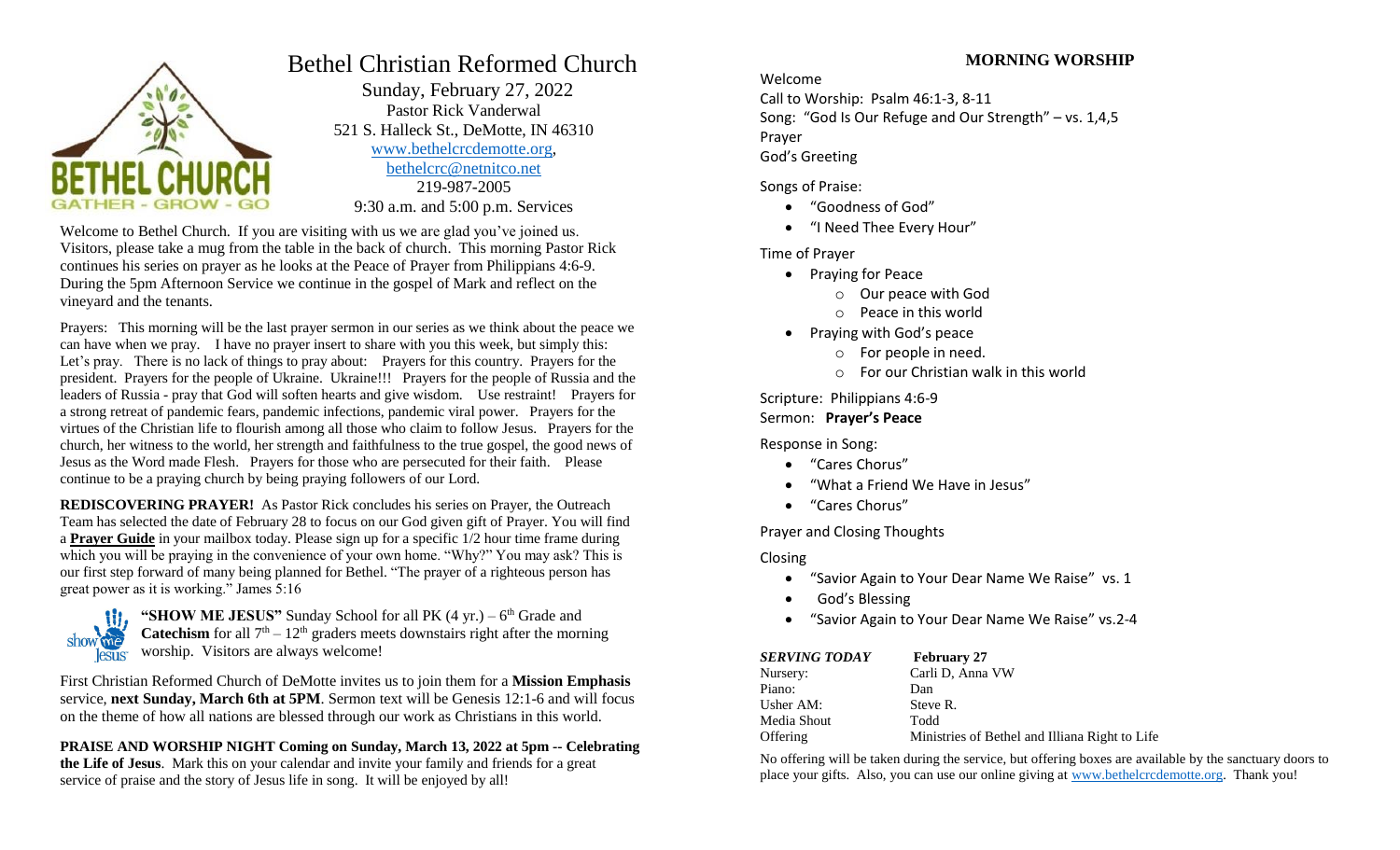# **5PM WORSHIP**

#### Welcome

Call to Worship – based on Isaiah 5 and Psalm 80

Long ago a vineyard was planted.

The ground was prepared, and all was made ready.

# **But the vines grew wild,**

**the ground was unable to support the wild grapes.**

What happened in that place of promise?

**People forgot the One who planted the vineyard.**

**They chose their own ways and failed.**

Let us again turn to the Lord,

who will again plant, prune, and cause us to grow in faithfulness .

**Let us open our hearts to God, trusting in God's ways and God's word. Amen.**

Song: "Come , Thou Fount of Every Blessing " Prayer

# Time of Praise

- "Amazing Grace/My Chains Are Gone "
- $\bullet$ "Breathe on Me Breathe of God "

Prayers of God's People

Mark 11:27 -12:12 Message: **The Vineyard and the Tenants** Prayer

Parting Blessing Closing Song: "Be Thou My Vision "

# *MEETINGS & ACTIVITIES THIS WEEK*

Sunday 10:45amSunday School & Catechism Tuesday 1:30pm Ladies Afternoon Bible Study Wednesday 9:30am Coffee Break 6:30pm GEMS

# *SERVING NEXT WEEK* **March 6**

Nursery: Pam VS, Sue B Piano: Amy Usher AM: Andrew D. Media Shout Schaafsma's Offering Ministries of Bethel and DMCS Inc.

#### *CHURCH FAMILY – Please continue to pray for:*

- Elmer VM, John B, Rich K.
- Pray for opportunities for God to use us for his glory.

Classis Illiana meets at 9 a.m. on March 1, at First Christian Reformed Church in DeMotte. In addition to the regular church business, we will be voting on delegates who will be representing well at Classis at Synod, especially as it relates to the discussion and vote on the Human Sexuality Report, as well as final discussion on bringing an overture to Synod about the need to continue to promote and defend the position of penal substitutionary atonement as the heart of understanding the gospel of Jesus. Please pray for wisdom for Classis as they meet. Pastor Rick & Larry Ouwenga will be Bethel CRC delegates .

#### *ANNOUNCEMENTS*

**Executive Team notes:** After some discussion, it was decided to re-implement the celebration of communion using fresh instead of pre -packaged elements. We will also return to deacons receiving the offering during worship as part of worship. We will also re -introduce mutual greetings following God's Greetings at the beginning of worship. This will take place on Sunday March 13 during the morning worship service.

**CALLING ALL ASPIRING ARTISTS:** During this Lenten season Pastor Rick will begin a sermon series on what Jesus says about himself. There are 8 instances in the gospel of John where Jesus declares: "I AM". We would LOVE to have the artists in our church, our young children who love coloring pictures that often adorn their refrigerators at home, to create bulletin covers for our series. I AM I AM…the good shepherd. I AM the gate for the sheep. I AM the bread of life. I AM the light of the world. I AM the vine. I AM the way, the truth, and the life. I AM the resurrection and the life. Can any of you help our church bulletins look fun, like your refrigerator? Can any of you help us celebrate your awesome artistic gifts to help us think about Jesus? That would be awesome!!! Please send them to Pastor Rick!

**LADIES AFTERNOON BIBLE STUDY** will meet Tuesday, March 1 at 1:30. We will be studying Lesson 9, Talking with Strangers.

GEMS will meet on March 2, 6:30-8:00PM. It is Badge night.

Outreach opportunity! **Anew Ministry & Teen Mother Choices** is in need of supplies for their moms . They need toilet paper, paper towels, laundry detergent, dishwashing detergent, size 4,5,6 diapers, women's razors, cotton balls, Q -tips, non -scented lotion, hair products (hairspray, styling products, hair ties, etc.), gift cards for groceries or gas. You can bring these items to church and put in the container provided. We will be collecting for the next few weeks. Thank you all in advance for your generosity!

**COFFEE BREAK** meets on Wednesday's from 9:30am -11am. We are doing a study called "Discover Comfort" helping us to learn from various passages what God's Word has to say about suffering. Nursery is provided!

**ATTENTION ALL MEN OF BETHEL!!** Tired of being cooped up in the house? Enjoy a night out with the guys bowling at Wheatfield Lanes! When: **Thursday , March 10** at 6:30 at Wheatfield Lanes. Don't care to bowl? just come and hang out for a while. Bowling and shoes will only set you back \$4. Let Kurt 219-869-3523 or Russ 219-869-8759 know if you plan on coming. We may even have prizes!

We are working on another issue of **BETHEL BRANCHES**. If anyone has something they would like to submit please send to Shiela **bethelcrc@netntico.net** or Bailee **[claeysbd@gmail.com](mailto:claeysbd@gmail.com)**. by March 2.